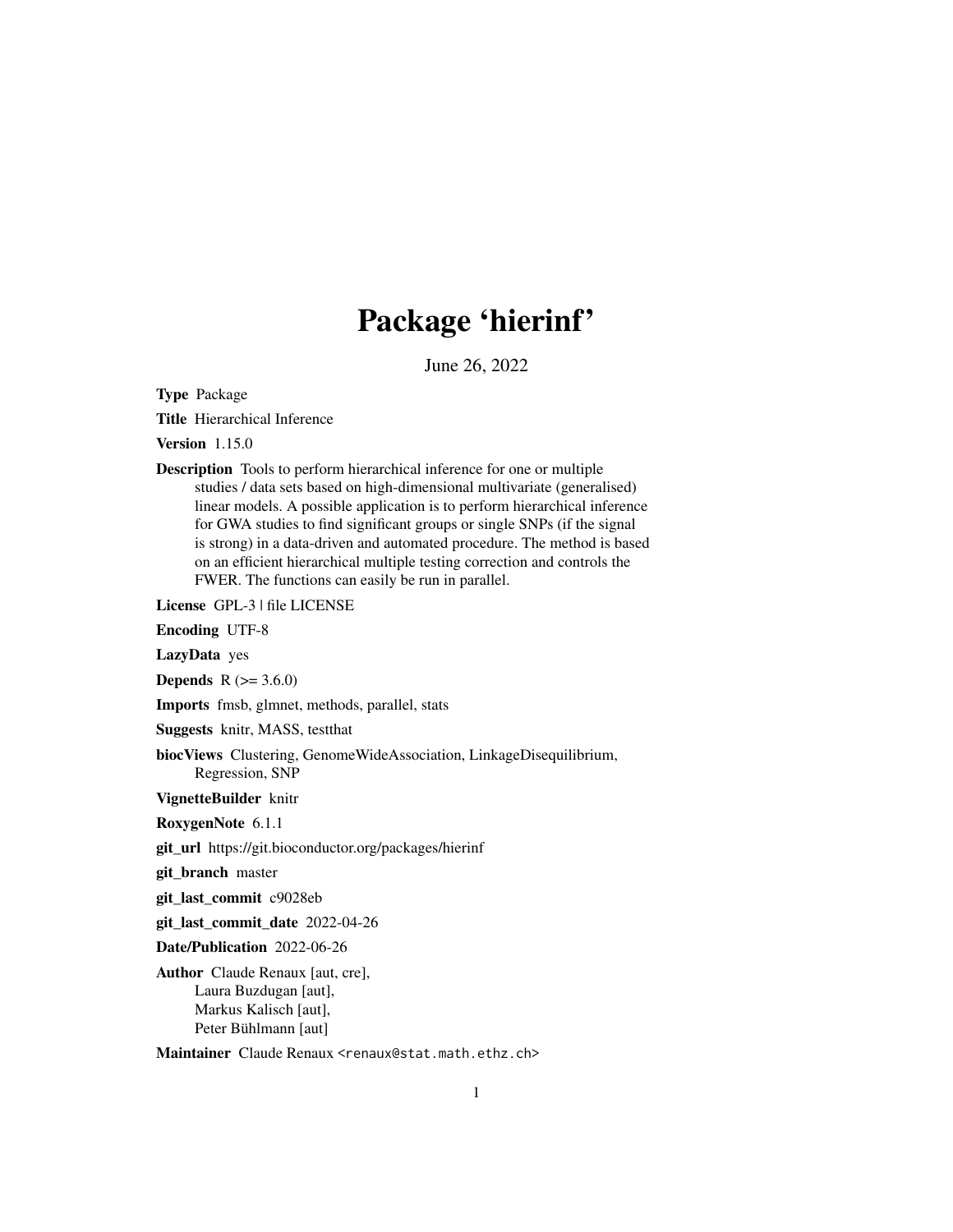## <span id="page-1-0"></span>R topics documented:

| Index | 19 |
|-------|----|

<span id="page-1-1"></span>cluster\_position *Build Hierarchical Tree based on Position*

#### Description

Build a hierarchical tree based on the position of the variables.

#### Usage

```
cluster_position(position, block = NULL, sort.parallel = TRUE,
 parallel = c("no", "multicore", "snow"), ncpus = 1L, cl = NULL)
```

| position      | a data frame with two columns specifying the variable names and the corre-<br>sponding position or a list of data frames for multiple data sets. The first column<br>is required to contain the variable names and to be of type character. The second<br>column is required to contain the position and to be of type numeric.                               |
|---------------|---------------------------------------------------------------------------------------------------------------------------------------------------------------------------------------------------------------------------------------------------------------------------------------------------------------------------------------------------------------|
| block         | a data frame or matrix specifying the second level of the hierarchical tree. The<br>first column is required to contain the variable names and to be of type character.<br>The second column is required to contain the group assignment and to be a<br>vector of type character or numeric. If not supplied, the second level is built<br>based on the data. |
| sort.parallel | a logical indicating whether the values are sorted with respect to the size of the<br>block. This can reduce the run time for parallel computation.                                                                                                                                                                                                           |
| parallel      | type of parallel computation to be used. See the 'Details' section.                                                                                                                                                                                                                                                                                           |
| ncpus         | number of processes to be run in parallel.                                                                                                                                                                                                                                                                                                                    |
| cl            | an optional <b>parallel</b> or snow cluster used if parallel = "snow". If not supplied,<br>a cluster on the local machine is created.                                                                                                                                                                                                                         |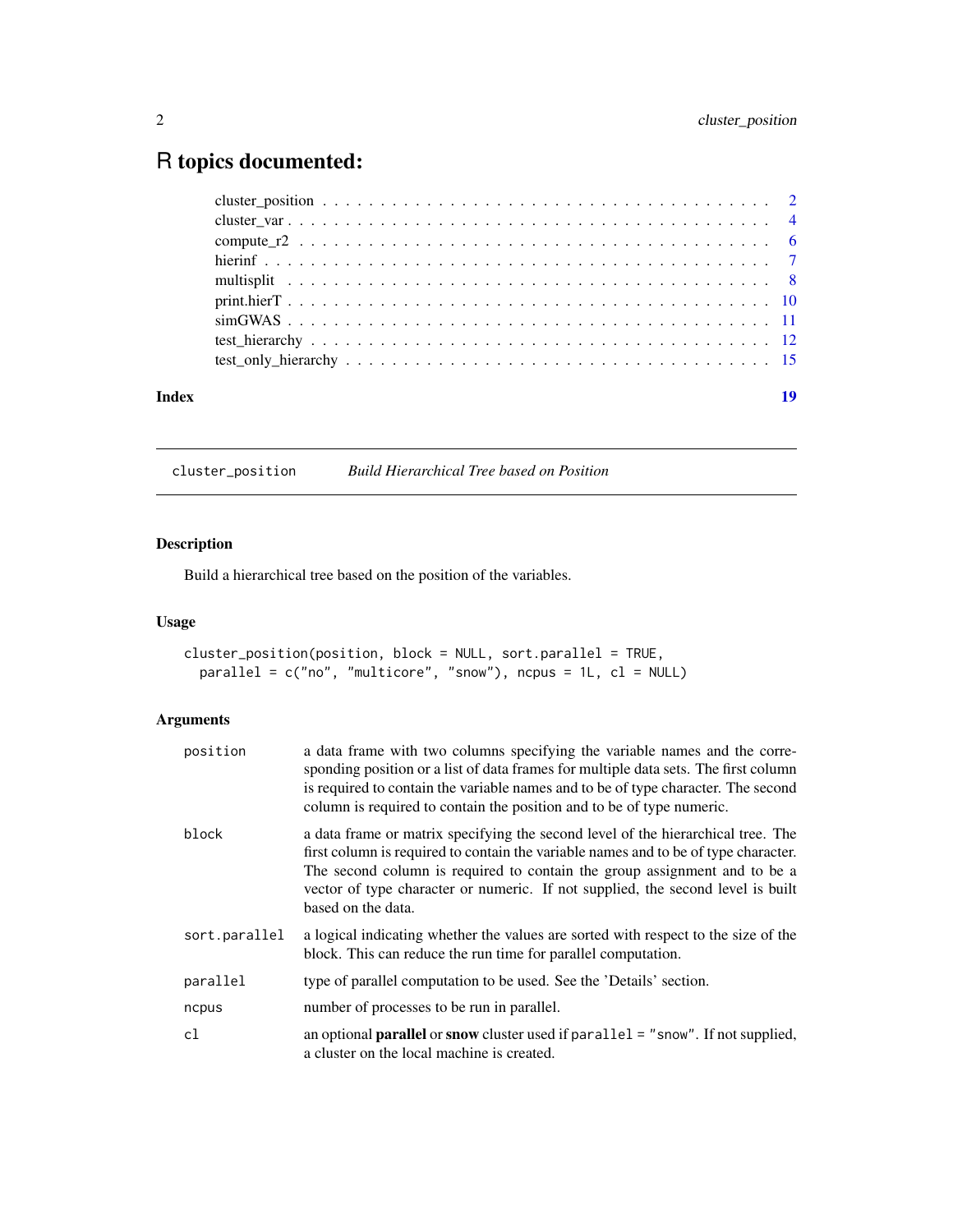#### <span id="page-2-0"></span>Details

The hierarchical tree is built based on recursive binary partitioning of consecutive variables w.r.t. their position. The partitioning consists of splitting a given node / cluster into two children of about equal size based on the positions of the variables. If a node contains an odd number of variables, then the variable in the middle w.r.t. position is assigned to the cluster containing the closest neighbouring variable. Hence, clusters at a given depth of the binary hierarchical tree contain about the same number of variables.

If the argument block is supplied, i.e. the second level of the hierarchical tree is given, the function can be run in parallel across the different blocks by specifying the arguments parallel and ncpus. There is an optional argument cl if parallel = "snow". There are three possibilities to set the argument parallel: parallel = "no" for serial evaluation (default), parallel = "multicore" for parallel evaluation using forking, and parallel = "snow" for parallel evaluation using a parallel socket cluster. It is recommended to select [RNGkind\(](#page-0-0)"L'Ecuyer-CMRG") and set a seed to ensure that the parallel computing of the package hierinf is reproducible. This way each processor gets a different substream of the pseudo random number generator stream which makes the results reproducible if the arguments (as sort.parallel and ncpus) remain unchanged. See the vignette or the reference for more details.

#### Value

The returned value is an object of class "hierD", consisting of two elements, the argument "block" and the hierarchical tree "res.tree".

The element "block" defines the second level of the hierarchical tree if supplied.

The element "res.tree" contains a [dendrogram](#page-0-0) for each of the blocks defined in the argument block. If the argument block is NULL (i.e. not supplied), the element contains only one [dendrogram](#page-0-0).

#### References

Renaux, C. et al. (2018), Hierarchical inference for genome-wide association studies: a view on methodology with software. (arXiv:1805.02988)

#### See Also

[cluster\\_var](#page-3-1) and [test\\_hierarchy](#page-11-1).

#### Examples

```
# The column names of the data frames position and block are optional.
position <- data.frame("var.name" = paste0("Var", 1:500),
                       "position" = seq(from = 1, to = 1000, by = 2),stringsAsFactors = FALSE)
dendr1 <- cluster_position(position = position)
block <- data.frame("var.name" = paste0("Var", 1:500),
                    "block" = rep(c(1, 2), each = 250),
                    stringsAsFactors = FALSE)
```
dendr2 <- cluster\_position(position = position, block = block)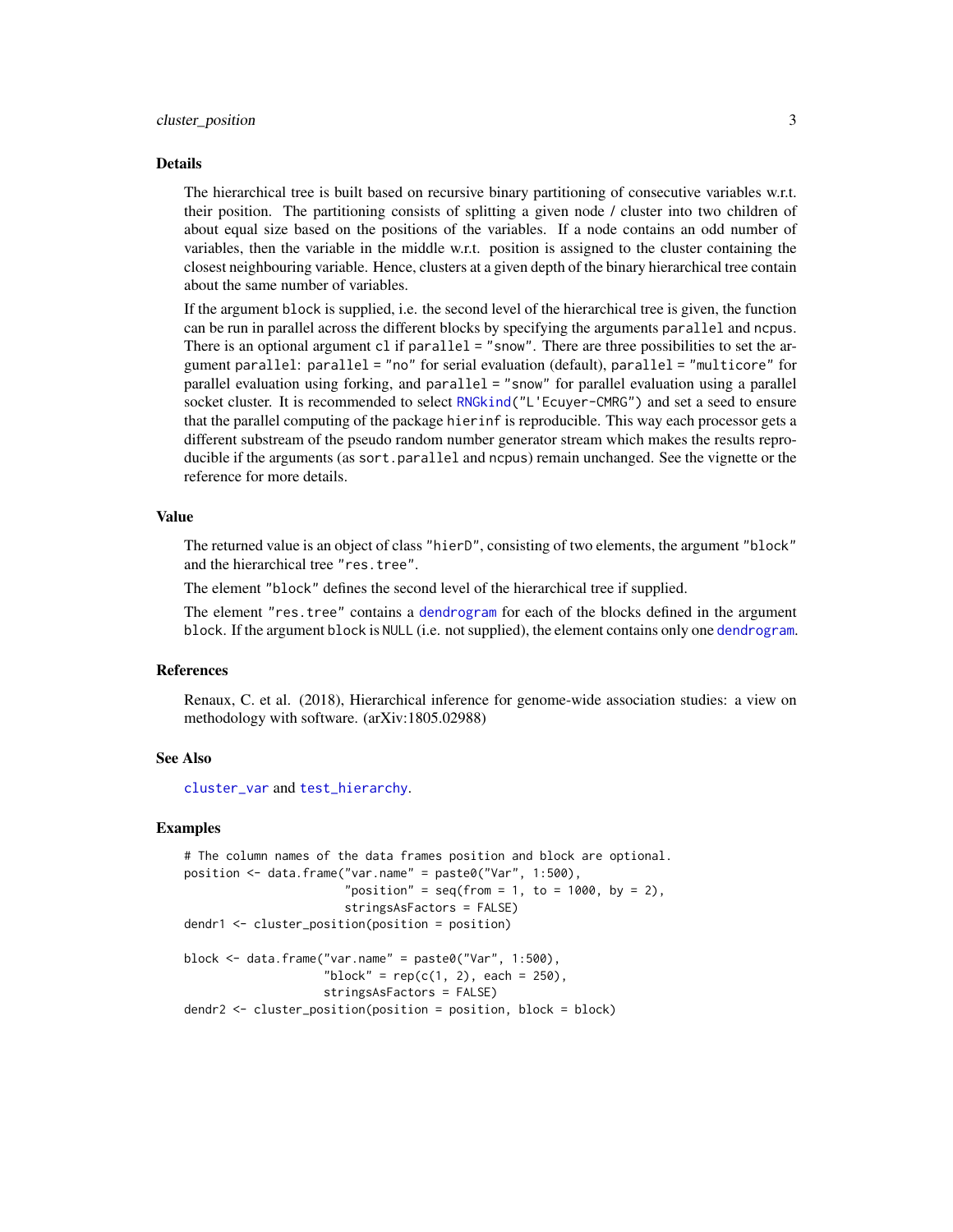<span id="page-3-1"></span><span id="page-3-0"></span>

#### Description

Build a hierarchical tree based on hierarchical clustering of the variables.

#### Usage

```
cluster_var(x = NULL, d = NULL, block = NULL, method = "average",
  use = "pairwise.complete.obs", sort.parallel = TRUE,
 parallel = c("no", "multicore", "snow"), ncpus = 1L, cl = NULL)
```

| $\mathsf{x}$  | a matrix or list of matrices for multiple data sets. The matrix or matrices have to<br>be of type numeric and are required to have column names / variable names. The<br>rows and the columns represent the observations and the variables, respectively.<br>Either the argument x or d has to be specified.                                                                        |
|---------------|-------------------------------------------------------------------------------------------------------------------------------------------------------------------------------------------------------------------------------------------------------------------------------------------------------------------------------------------------------------------------------------|
| d             | a dissimilarity matrix. This can be either a symmetric matrix of type numeric<br>with column and row names or an object of class dist with labels. Either the<br>argument x or d has to be specified.                                                                                                                                                                               |
| block         | a data frame or matrix specifying the second level of the hierarchical tree. The<br>first column is required to contain the variable names and to be of type character.<br>The second column is required to contain the group assignment and to be a<br>vector of type character or numeric. If not supplied, the second level is built<br>based on the data.                       |
| method        | the agglomeration method to be used for the hierarchical clustering. See hclust<br>for details.                                                                                                                                                                                                                                                                                     |
| use           | the method to be used for computing covariances in the presence of missing<br>values. This is important for multiple data sets which do not measure exactly the<br>same variables. If data is specified using the argument x, the dissimilarity matrix<br>for the hierarchical clustering is calculated using correlation See the 'Details'<br>section and cor for all the options. |
| sort.parallel | a logical indicating whether the values are sorted with respect to the size of the<br>block. This can reduce the run time for parallel computation.                                                                                                                                                                                                                                 |
| parallel      | type of parallel computation to be used. See the 'Details' section.                                                                                                                                                                                                                                                                                                                 |
| ncpus         | number of processes to be run in parallel.                                                                                                                                                                                                                                                                                                                                          |
| cl            | an optional <b>parallel</b> or snow cluster used if parallel = "snow". If not supplied,<br>a cluster on the local machine is created.                                                                                                                                                                                                                                               |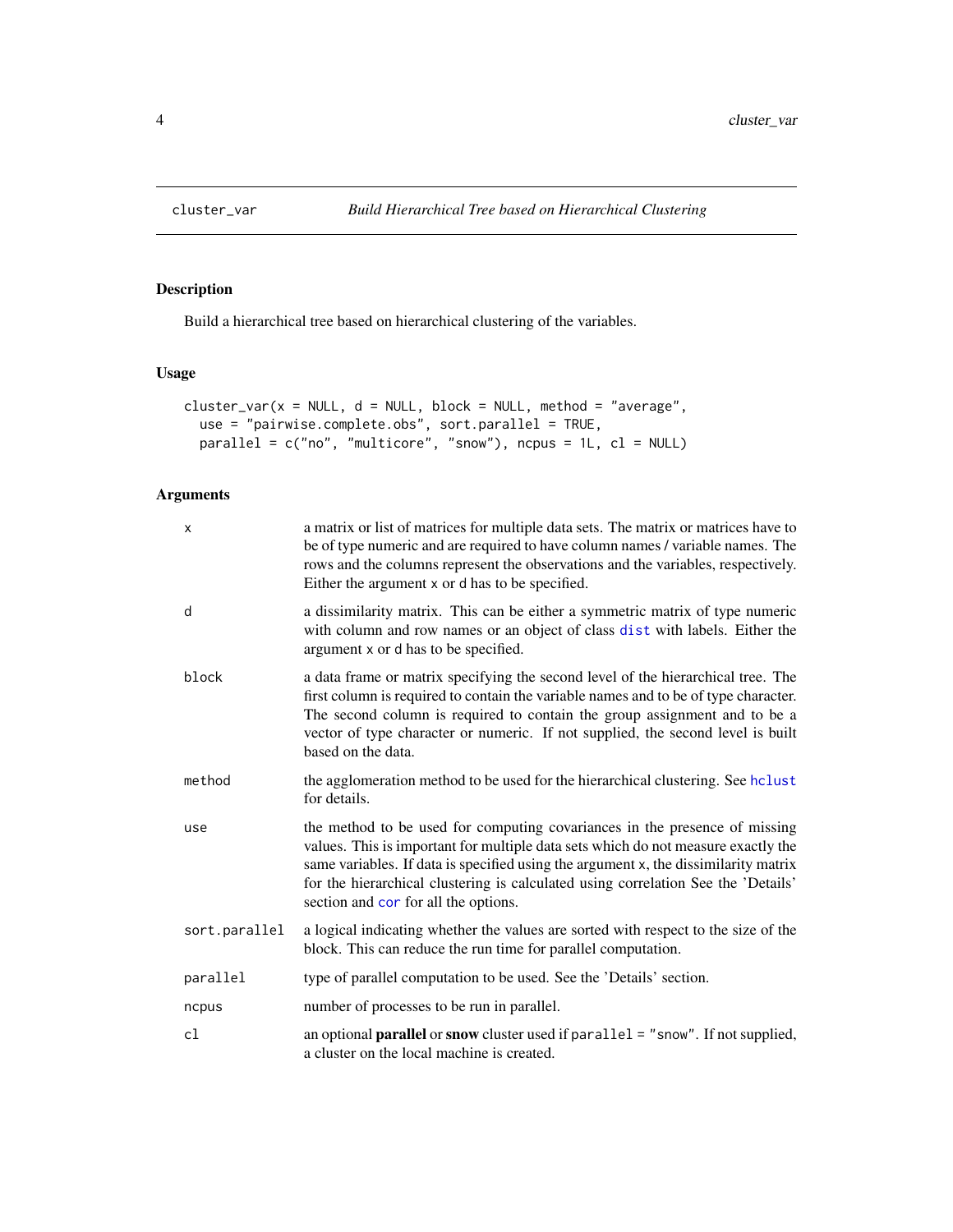#### <span id="page-4-0"></span>cluster\_var 5

#### Details

The hierarchical tree is built by hierarchical clustering of the variables. Either the data (using the argument x) or a dissimilarity matrix (using the argument d) can be specified.

If one or multiple data sets are defined using the argument x, the dissimilarity matrix is calculated by one minus squared empirical correlation. In the case of multiple data sets, a single hierarchical tree is jointly estimated using hierarchical clustering. The argument use is important because missing values are introduced if the data sets do not measure exactly the same variables. The argument use determines how the empirical correlation is calculated.

Alternatively, it is possible to specify a user-defined dissimilarity matrix using the argument d.

If the argument x and block are supplied, i.e. the block defines the second level of the hierarchical tree, the function can be run in parallel across the different blocks by specifying the arguments parallel and ncpus. There is an optional argument cl if parallel = "snow". There are three possibilities to set the argument parallel: parallel = "no" for serial evaluation (default), parallel = "multicore" for parallel evaluation using forking, and parallel = "snow" for parallel evaluation using a parallel socket cluster. It is recommended to select [RNGkind\(](#page-0-0)"L'Ecuyer-CMRG") and set a seed to ensure that the parallel computing of the package hierinf is reproducible. This way each processor gets a different substream of the pseudo random number generator stream which makes the results reproducible if the arguments (as sort.parallel and ncpus) remain unchanged. See the vignette or the reference for more details.

#### Value

The returned value is an object of class "hierD", consisting of two elements, the argument "block" and the hierarchical tree "res.tree".

The element "block" defines the second level of the hierarchical tree if supplied.

The element "res.tree" contains a [dendrogram](#page-0-0) for each of the blocks defined in the argument block. If the argument block is NULL (i.e. not supplied), the element contains only one [dendrogram](#page-0-0).

#### References

Renaux, C. et al. (2018), Hierarchical inference for genome-wide association studies: a view on methodology with software. (arXiv:1805.02988)

#### See Also

[cluster\\_position](#page-1-1) and [test\\_hierarchy](#page-11-1).

#### Examples

```
library(MASS)
x \le - mvrnorm(200, mu = rep(0, 500), Sigma = diag(500))
colnames(x) <- paste0("Var", 1:500)
dendr1 <- cluster_var(x = x)
# The column names of the data frame block are optional.
block <- data.frame("var.name" = paste0("Var", 1:500),
                    "block" = rep(c(1, 2), each = 250),
                    stringsAsFactors = FALSE)
```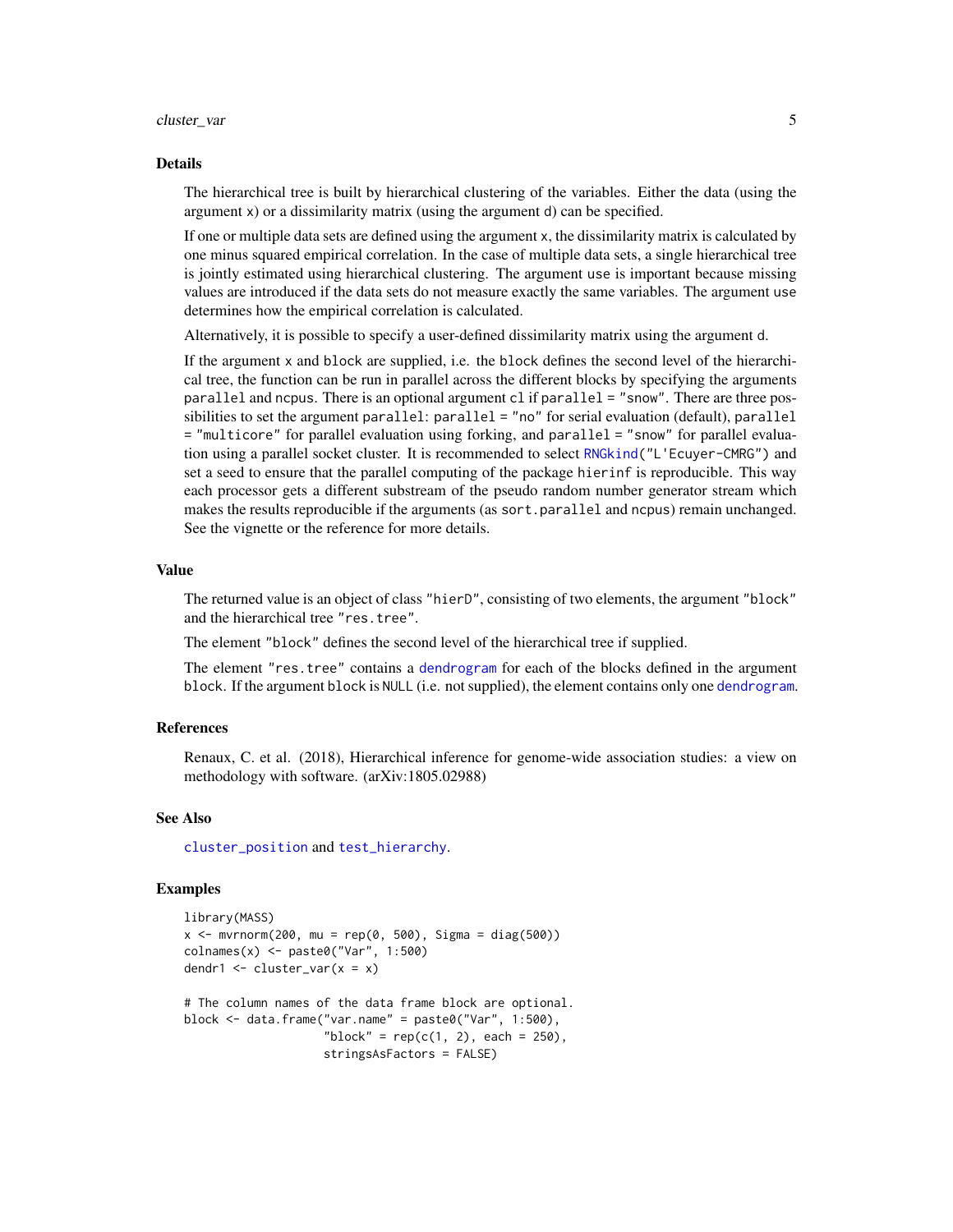```
dendr2 <- cluster_var(x = x, block = block)
# The matrix x is first transposed because the function dist calculates
# distances between the rows.
d \leftarrow dist(t(x))dendr3 <- cluster_var(d = d, method = "single")
```
<span id="page-5-1"></span>compute\_r2 *Compute R squared*

#### Description

Compute the R squared value for a given cluster or group of variables.

#### Usage

```
compute_r2(x, y, res.test.hierarchy, clvar = NULL,
  family = c("gaussian", "binomial"), colnames.cluster = NULL)
```
#### Arguments

| $\mathsf{x}$       | a matrix or list of matrices for multiple data sets. The matrix or matrices have to<br>be of type numeric and are required to have column names / variable names. The<br>rows and the columns represent the observations and the variables, respectively. |  |
|--------------------|-----------------------------------------------------------------------------------------------------------------------------------------------------------------------------------------------------------------------------------------------------------|--|
| y                  | a vector, a matrix with one column, or list of the aforementioned objects for<br>multiple data sets. The vector, vectors, matrix, or matrices have to be of type<br>numeric.                                                                              |  |
| res.test.hierarchy |                                                                                                                                                                                                                                                           |  |
|                    | the output of one of the functions test_hierarchy, test_only_hierarchy, or<br>multisplit.                                                                                                                                                                 |  |
| clvar              | a matrix or list of matrices of control variables.                                                                                                                                                                                                        |  |
| family             | a character string naming a family of the error distribution; either "gaussian"<br>or "binomial".                                                                                                                                                         |  |
| colnames.cluster   |                                                                                                                                                                                                                                                           |  |
|                    | The column names / variables names of the cluster of interest. If not supplied,<br>the R squared value of the full model is computed.                                                                                                                     |  |

#### Details

The R squared value is computed based on the output of the multi-sample splitting step. For each split, the intersection of the cluster / group (specified in colnames.cluster) and the selected variables is taken and R squared values are computed based on the second halves of observations. Finally, the R squared values are averaged over the B splits and over the different data sets if multiple data sets are supplied.

<span id="page-5-0"></span>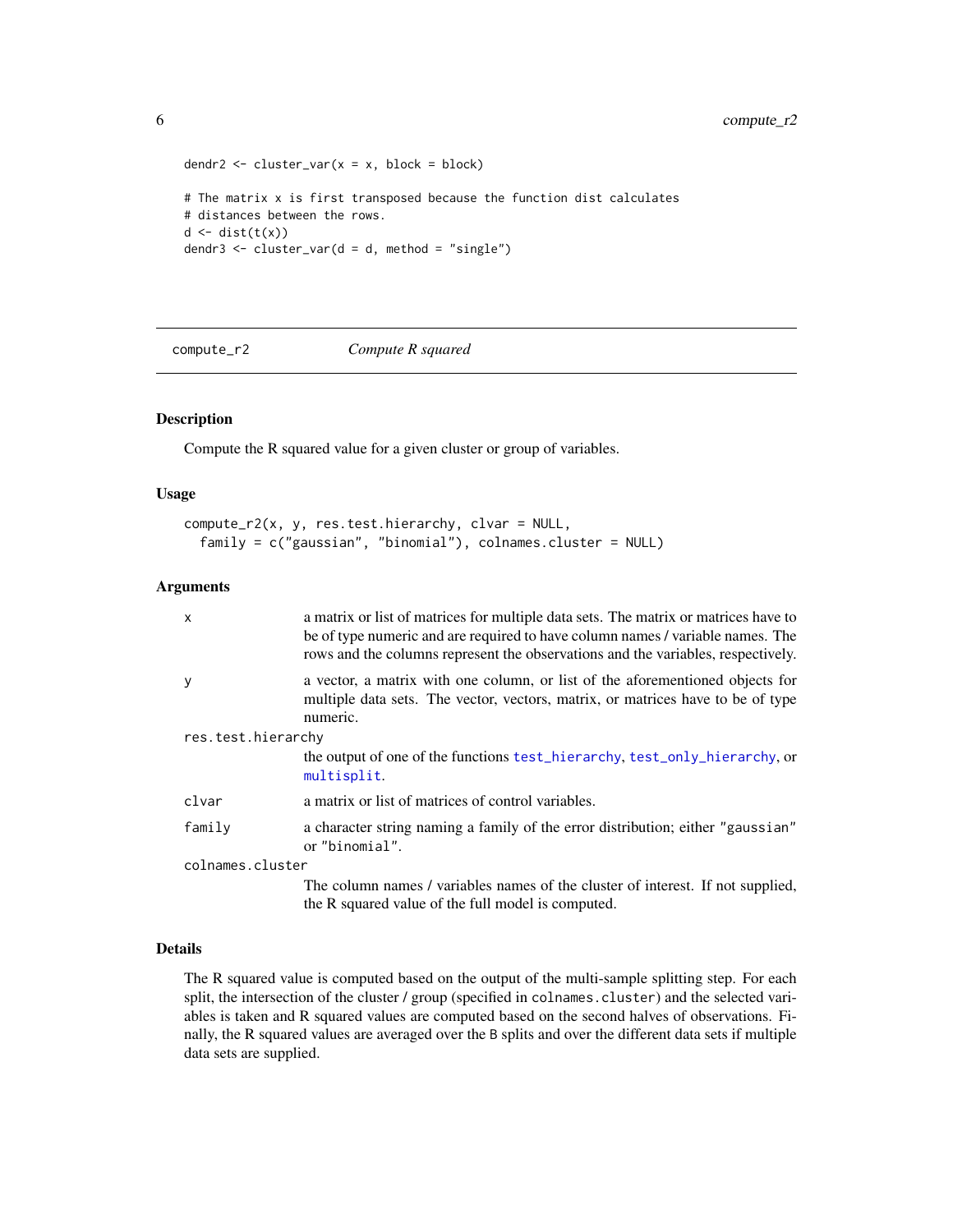#### <span id="page-6-0"></span>hierinf 7 and 7 and 7 and 7 and 7 and 7 and 7 and 7 and 7 and 7 and 7 and 7 and 7 and 7 and 7 and 7 and 7 and 7

For a continuous response, the adjusted R squared values is calculated for a given cluster or group of variables. The Nagelkerke's R squared values is computed for a binary response using the function [NagelkerkeR2](#page-0-0).

If colnames.cluster is not supplied, the R squared value of the full model is computed.

#### Value

The returned value is the R squared value.

#### References

Renaux, C. et al. (2018), Hierarchical inference for genome-wide association studies: a view on methodology with software. (arXiv:1805.02988)

Nagelkerke, N. J. et al. (1991). A note on a general definition of the coefficient of determination. Biometrika, 78:691–692.

#### See Also

[test\\_hierarchy](#page-11-1).

#### Examples

```
n <- 200
p <- 500
library(MASS)
set.seed(3)
x \le -mvrnorm(n, mu = rep(0, p), Signa = diag(p))\text{colnames}(x) \leq \text{past} \Theta("Var", 1:p)beta \leq rep(0, p)
beta[c(5, 20, 46)] <- 1
y \leq -x %*% beta + rnorm(n)
dendr <- cluster_var(x = x)
set.seed(47)
sign.clusters \leq test_hierarchy(x = x, y = y, dendr = dendr,
                                  family = "gaussian")
compute_r2(x = x, y = y, res.test.hierarchy = sign.classfamily = "gaussian",
           colnames.cluster = c("Var1", "Var5", "Var8"))
```
hierinf *hierinf: Hierarchical Inference*

#### Description

The hierinf package provides the functions to perform hierarchical inference. The main workflow consists of two function calls.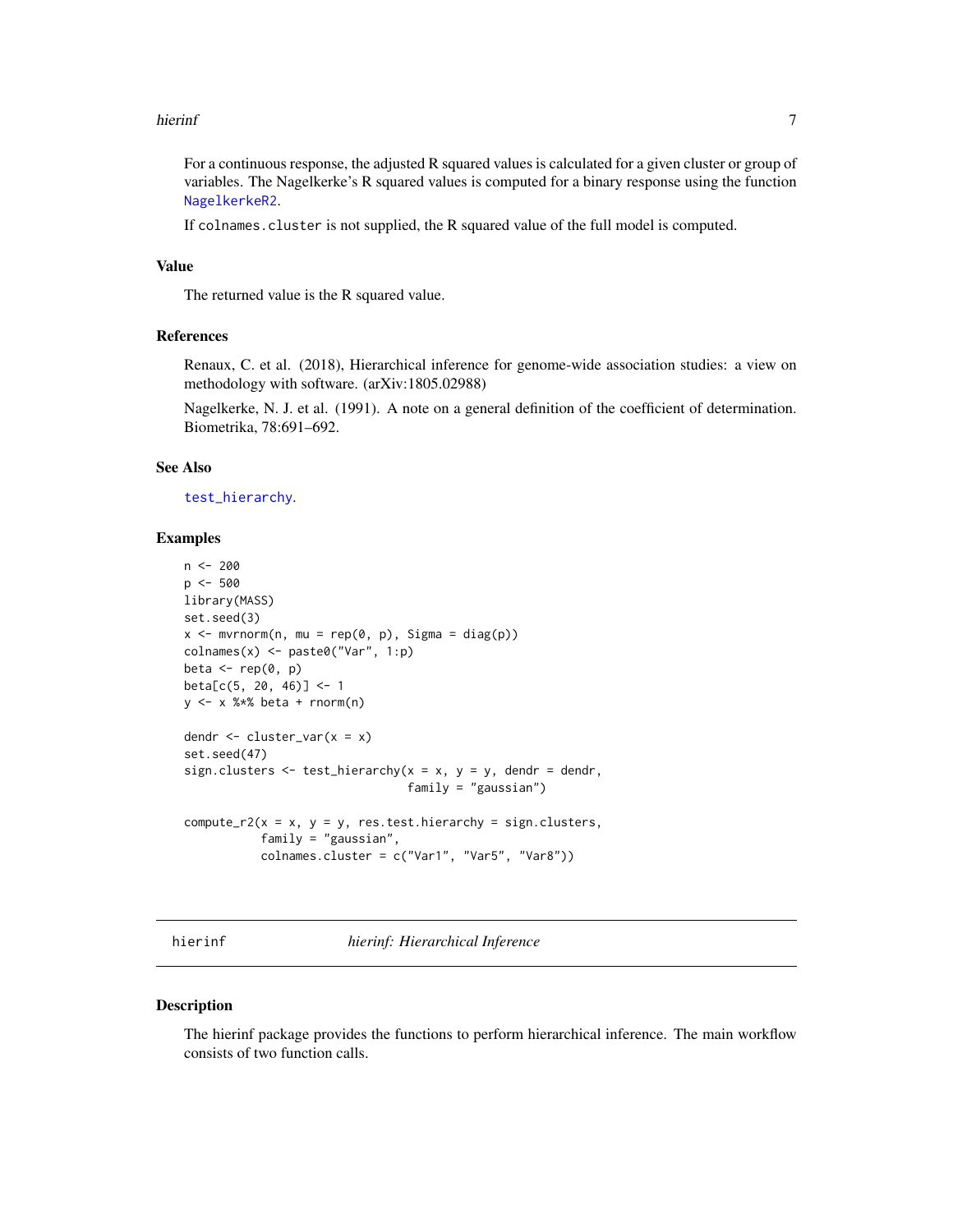#### <span id="page-7-0"></span>Functions

The building of the hierarchical tree can be achieved by either of the functions [cluster\\_var](#page-3-1) or [cluster\\_position](#page-1-1). The function [test\\_hierarchy](#page-11-1) performs the hierarchical testing by going top down through the hierarchical tree and obviously requires the hierarchical tree as an input.

It is possible to calculate the R squared value of a given cluster using [compute\\_r2](#page-5-1).

The hierarchical testing consists of two steps which can be evaluated separately if desired. Instead of calling [test\\_hierarchy](#page-11-1), the multi-sample splitting step is performed by [multisplit](#page-7-1) and its output is used by the function [test\\_only\\_hierarchy](#page-14-1) to test for significant clusters by going top down through the hierarchical tree.

<span id="page-7-1"></span>multisplit *Multi-sample splitting*

#### Description

The data is randomly split in two halves w.r.t. the observations and variable selection using Lasso is performed on one half. Whereas the second half and the selected variables are later used for testing by the function [test\\_only\\_hierarchy](#page-14-1). This is repeated multiple times.

#### Usage

```
multisplit(x, y, clvar = NULL, B = 50, proportion.select = 1/6,
  standardize = FALSE, family = c("gaussian", "binomial"),
 parallel = c("no", "multicore", "snow"), ncpus = 1L, cl = NULL,
 check.input = TRUE)
```

| X                 | a matrix or list of matrices for multiple data sets. The matrix or matrices have to<br>be of type numeric and are required to have column names / variable names. The<br>rows and the columns represent the observations and the variables, respectively.                      |  |
|-------------------|--------------------------------------------------------------------------------------------------------------------------------------------------------------------------------------------------------------------------------------------------------------------------------|--|
| У                 | a vector, a matrix with one column, or list of the aforementioned objects for<br>multiple data sets. The vector, vectors, matrix, or matrices have to be of type<br>numeric. For family = "binomial", the response is required to be a binary<br>vector taking values 0 and 1. |  |
| clvar             | a matrix or list of matrices of control variables.                                                                                                                                                                                                                             |  |
| B                 | number of sample splits.                                                                                                                                                                                                                                                       |  |
| proportion.select |                                                                                                                                                                                                                                                                                |  |
|                   | proportion of variables to be selected by Lasso in the multi-sample splitting step.                                                                                                                                                                                            |  |
| standardize       | a logical value indicating whether the variables should be standardized.                                                                                                                                                                                                       |  |
| family            | a character string naming a family of the error distribution; either "gaussian"<br>or "binomial".                                                                                                                                                                              |  |
| parallel          | type of parallel computation to be used. See the 'Details' section.                                                                                                                                                                                                            |  |
| ncpus             | number of processes to be run in parallel.                                                                                                                                                                                                                                     |  |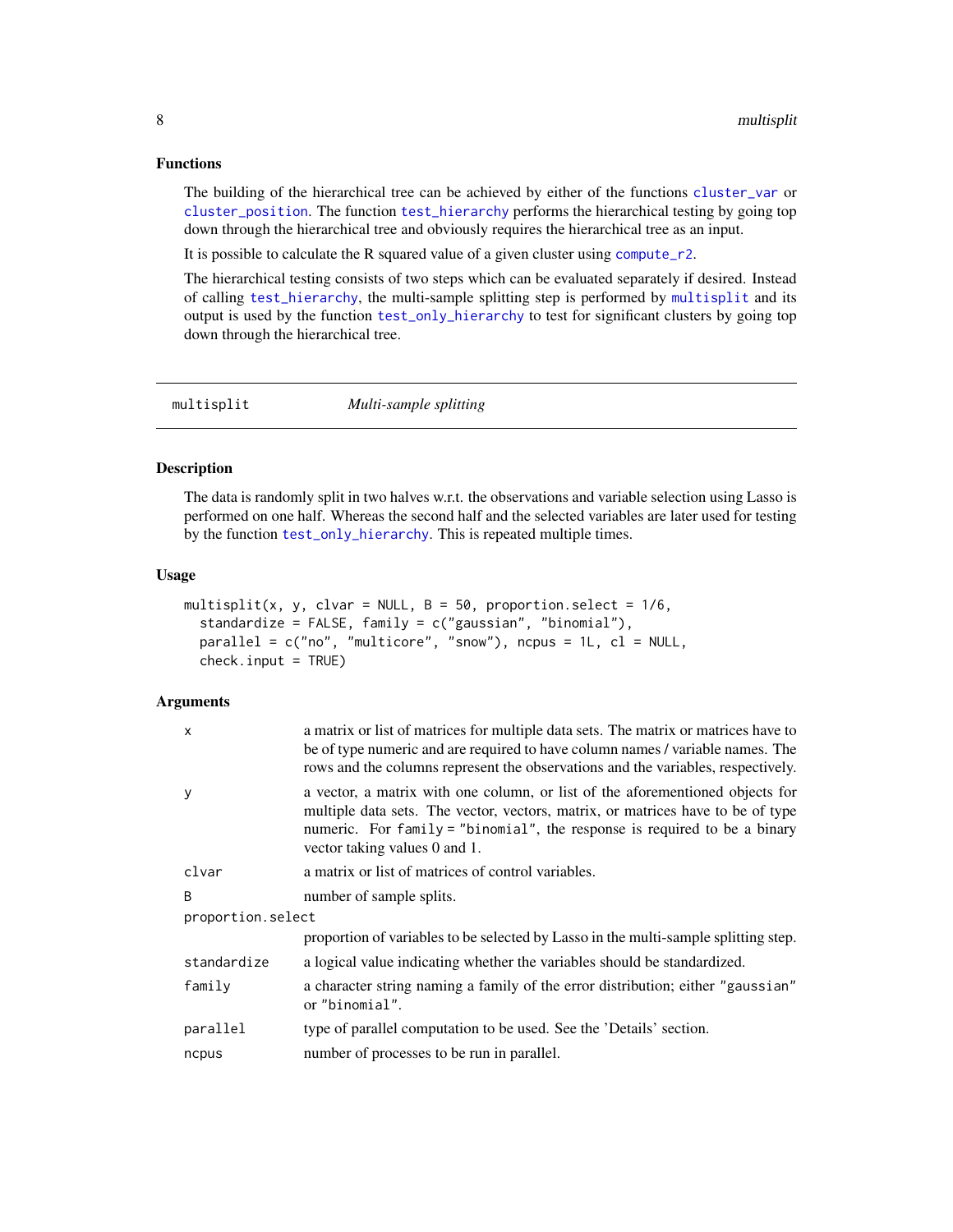#### <span id="page-8-0"></span>multisplit 9

| cl          | an optional <b>parallel</b> or snow cluster used if $parallel = "snow".$ If not supplied,<br>a cluster on the local machine is created.    |
|-------------|--------------------------------------------------------------------------------------------------------------------------------------------|
| check.input | a logical value indicating whether the function should check the input. This<br>argument is used to call multisplit within test_hierarchy. |

#### Details

A given data with nobs is randomly split in two halves w.r.t. the observations and nobs  $\star$  proportion. select variables are selected using Lasso (implemented in [glmnet](#page-0-0)) on one half. Control variables are not penalized if supplied using the argument clvar. This is repeated B times for each data set if multiple data sets are supplied. Those splits (i.e. second halves of observations) and corresponding selected variables are used to perform hierarchical testing by the function [test\\_only\\_hierarchy](#page-14-1).

The multi-sample split step can be run in parallel across the different sample splits (B corresponds to number of sample splits) by specifying the arguments parallel and ncpus. There is an optional argument cl if parallel = "snow". There are three possibilities to set the argument parallel: parallel = "no" for serial evaluation (default), parallel = "multicore" for parallel evaluation using forking, and parallel = "snow" for parallel evaluation using a parallel socket cluster. It is recommended to select [RNGkind\(](#page-0-0)"L'Ecuyer-CMRG") and set a seed to ensure that the parallel computing of the package hierinf is reproducible. This way each processor gets a different substream of the pseudo random number generator stream which makes the results reproducible if the arguments (as sort.parallel and ncpus) remain unchanged. See the vignette or the reference for more details.

#### Value

The returned value is an object of class "hierM", consisting of a list with number of elements corresponding to the number of data sets. Each element (corresponding to a data set

The first matrix

contains the indices of the second half of variables (which were not used to select the variables). The second matrix

contains the column names / variable names of the selected variables.

#### References

Renaux, C. et al. (2018), Hierarchical inference for genome-wide association studies: a view on methodology with software. (arXiv:1805.02988)

Meinshausen, N., Meier, L. and Buhlmann, P. (2009), P-values for high-dimensional regression, Journal of the American Statistical Association 104, 1671-1681.

#### See Also

[cluster\\_var](#page-3-1), [cluster\\_position](#page-1-1), [test\\_only\\_hierarchy](#page-14-1), [test\\_hierarchy](#page-11-1), and [compute\\_r2](#page-5-1).

#### Examples

 $n < -200$  $p \le -500$ library(MASS)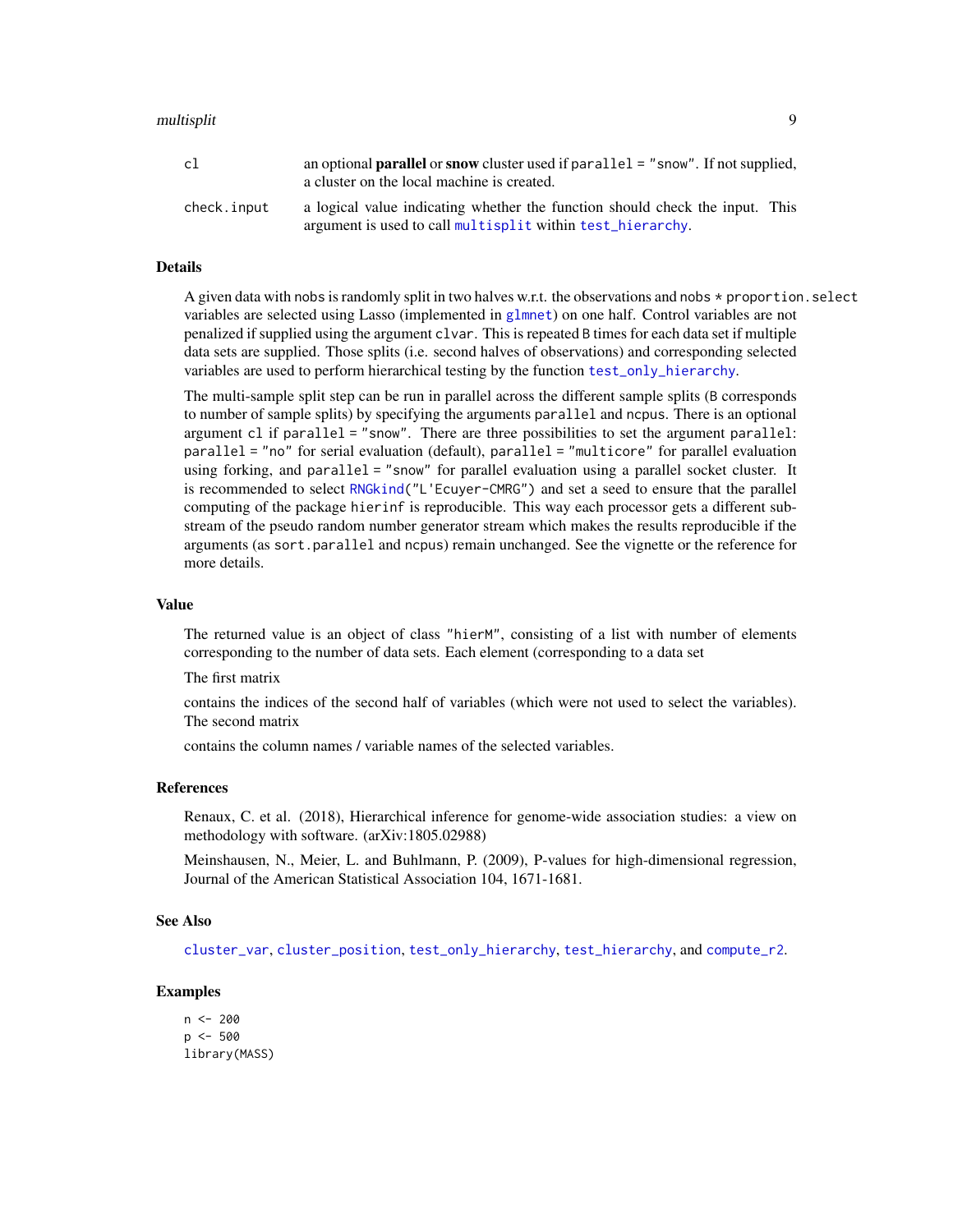```
set.seed(3)
x \leq -mvrnorm(n, mu = rep(0, p), Sigma = diag(p))colnames(x) <- paste0("Var", 1:p)
beta \leq rep(0, p)
beta[c(5, 20, 46)] <- 1
y <- x %*% beta + rnorm(n)
set.seed(84)
res.multisplit <- multisplit(x = x, y = y, family = "gaussian")
```
<span id="page-9-1"></span>print.hierT *Print Object of Class* hierT

#### Description

Print significant clusters or groups of variables of an object of class hierT.

#### Usage

```
## S3 method for class 'hierT'
print(x, n.terms = 5L, digits = max(3,getOption("digits") - 3), right = FALSE, ...)
```
#### Arguments

| X         | an object of class hierT                                                                              |
|-----------|-------------------------------------------------------------------------------------------------------|
| n.terms   | maximum number of column names or variables names to be printed per cluster<br>or group of variables. |
| digits    | number of significant digits to be used.                                                              |
| right     | logical value indicating whether the values should or should not be right-aligned.                    |
| $\ddotsc$ | additional arguments to print.data.frame                                                              |

#### Details

The function prints the significant clusters or groups of variables of an object of class hierT. By default, it prints at most the first n. terms column or variable names per significant cluster and the number of omitted column names are printed in square brackets (if any).

#### Value

The returned values is a invisible copy of the object x.

#### References

Renaux, C. et al. (2018), Hierarchical inference for genome-wide association studies: a view on methodology with software. (arXiv:1805.02988)

<span id="page-9-0"></span>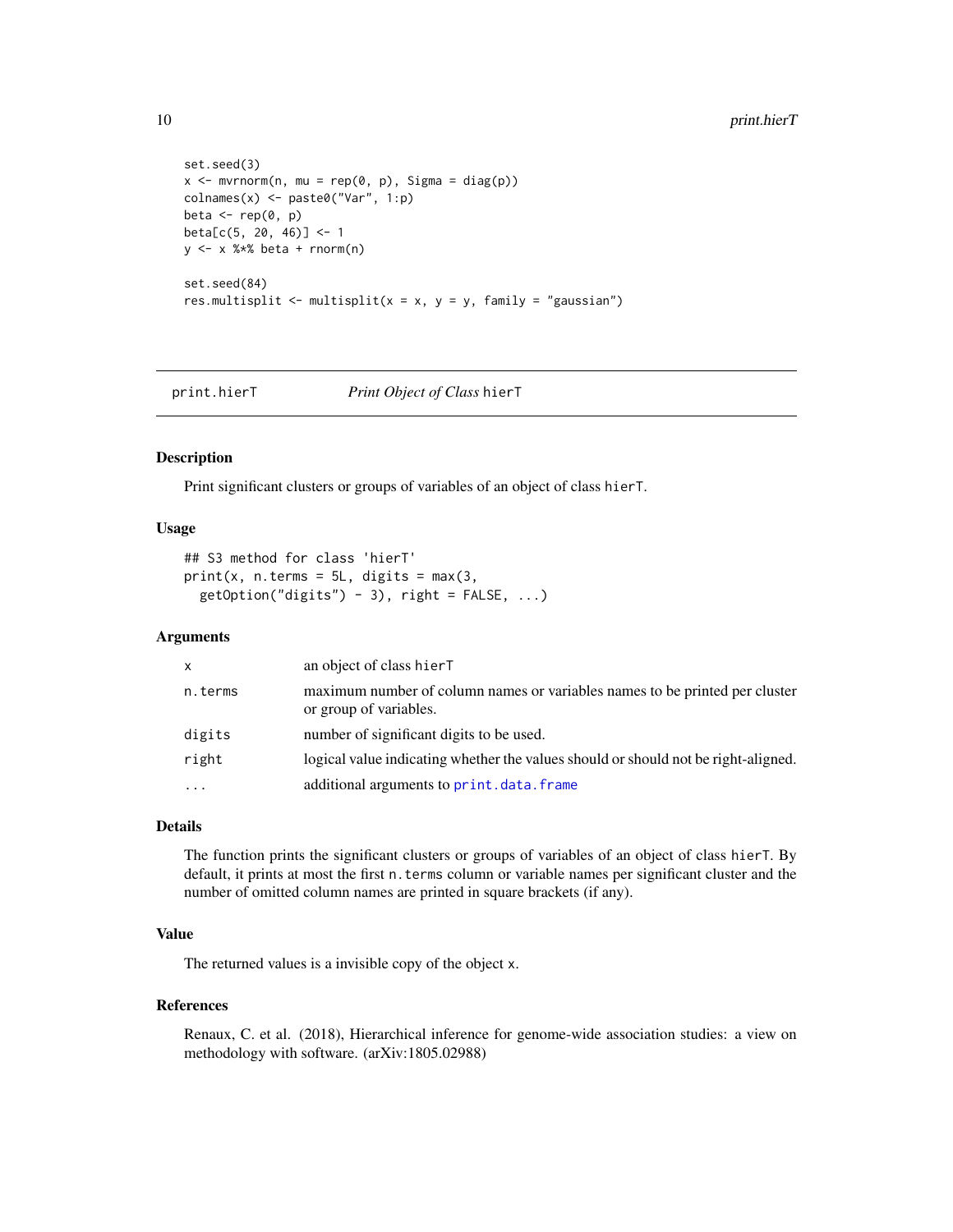#### <span id="page-10-0"></span> $\sin$ GWAS 11

#### See Also

[invisible](#page-0-0).

#### Examples

```
n <- 200
p \le -500library(MASS)
set.seed(3)
x \le - mvrnorm(n, mu = rep(0, p), Sigma = diag(p))
\text{colnames}(x) \leq \text{past} \Theta("Var", 1:p)beta \leq rep(0, p)
beta[c(5, 20, 46)] <- 1
y \le -x %*% beta + rnorm(n)
dendr \leq cluster_var(x = x)
sign.clusters \leq test_hierarchy(x = x, y = y, dendr = dendr,
                                  family = "gaussian")
# The argument n.terms is useful if there is one or multiple
# significant groups containing many variables.
# print(sign.clusters, n.terms = 4)
print(sign.clusters, right = TRUE)
print(sign.clusters, digits = 4)
```
simGWAS *Simulated GWAS data set*

#### Description

The data set simGWAS was simulated using PLINK where the SNPs were binned into different allele frequency ranges. There are 250 controls and 250 cases, i.e. a binary response and 500 subjects. The variables age and sex are two additional control variables. The variables SNP.1 till SNP.990 were simulated to have no association with the response and the variables SNP.991 till SNP.1000 have a population odds ratio of 2.

#### Usage

```
data(simGWAS)
```
#### Format

A list with three elements:

x a matrix with 500 rows and 1000 columns where the rows and columns correspond to the subjects and variables, respectively. The variables are named SNP.1, ..., SNP.1000.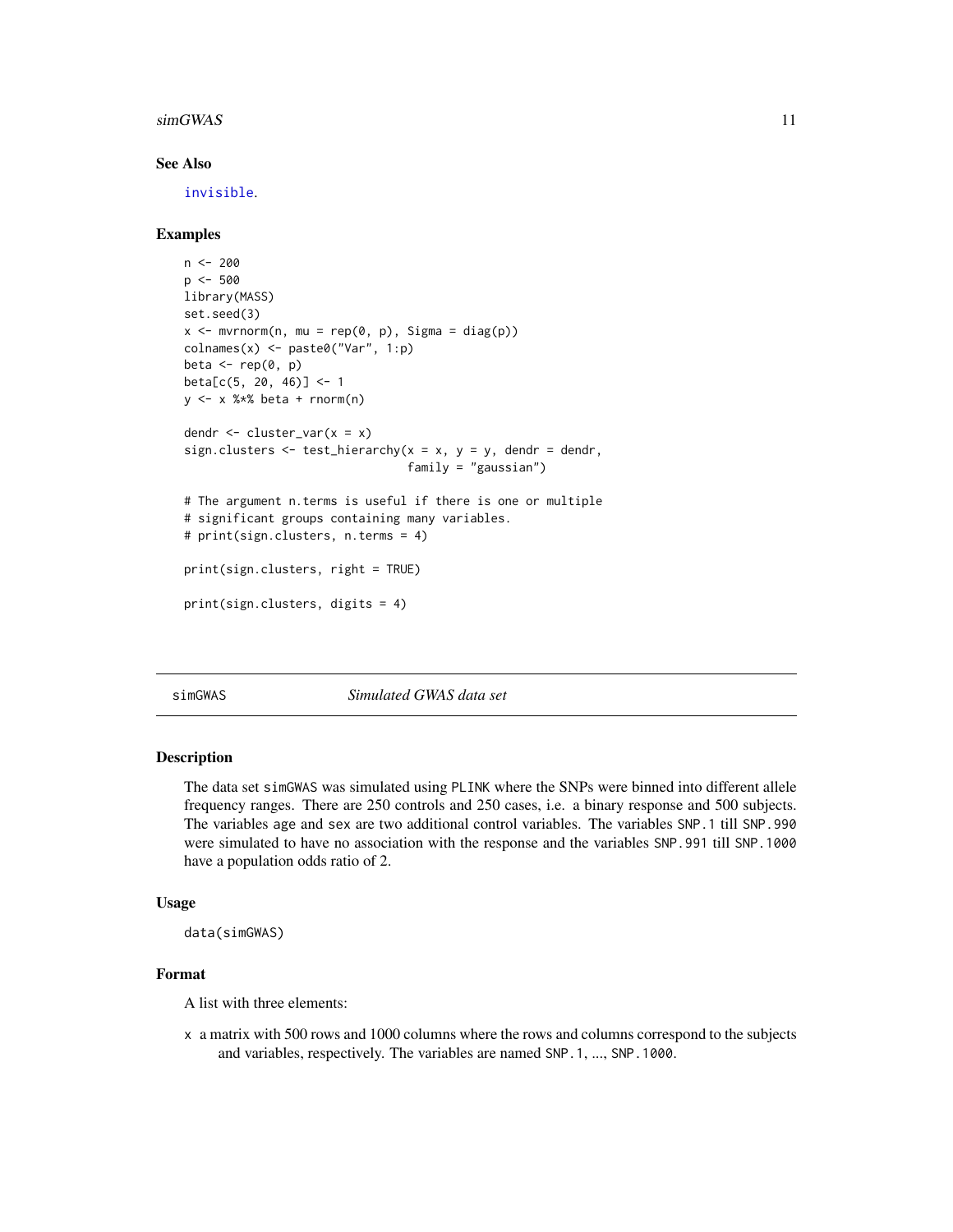- <span id="page-11-0"></span>y binary response vector with 500 elements where the elements correspond to the subjects.
- clvar a matrix with 500 rows and 2 columns where the rows and columns correspond to the subjects and variables, respectively. The age of the subject is stored in the variable age. The variable sex takes the value 0 for men and 1 for women.

#### Source

Buzdugan L (2018). hierGWAS: Asessing statistical significance in predictive GWA studies. R package version 1.10.0.

#### Examples

```
data(simGWAS)
sim.geno <- simGWAS$x
sim.pheno <- simGWAS$y
sim.clvar <- simGWAS$clvar
dendr <- cluster_var(x = sim.geno)
set.seed(1234)
result \leq test_hierarchy(x = sim.geno, y = sim.pheno,
                         dendr = dendr, clvar = sim.clvar,
                         family = "binomial")
```
<span id="page-11-1"></span>test\_hierarchy *Hierarchical Testing*

#### **Description**

Hierarchical testing based on multi-sample splitting.

#### Usage

```
test_hierarchy(x, y, dendr, clvar = NULL, family = c("gaussian",
  "binomial"), B = 50, proportion.select = 1/6, standardize = FALSE,
  alpha = 0.05, global.test = TRUE, agg.method = c("Tippett","Stouffer"), verbose = FALSE, sort.parallel = TRUE,
 parallel = c("no", "multicore", "snow"), ncpus = 1L, cl = NULL)
```

| $\mathsf{x}$ | a matrix or list of matrices for multiple data sets. The matrix or matrices have to<br>be of type numeric and are required to have column names / variable names. The<br>rows and the columns represent the observations and the variables, respectively.                      |
|--------------|--------------------------------------------------------------------------------------------------------------------------------------------------------------------------------------------------------------------------------------------------------------------------------|
| y            | a vector, a matrix with one column, or list of the aforementioned objects for<br>multiple data sets. The vector, vectors, matrix, or matrices have to be of type<br>numeric. For family = "binomial", the response is required to be a binary<br>vector taking values 0 and 1. |
| dendr        | the output of one of the functions cluster var or cluster position.                                                                                                                                                                                                            |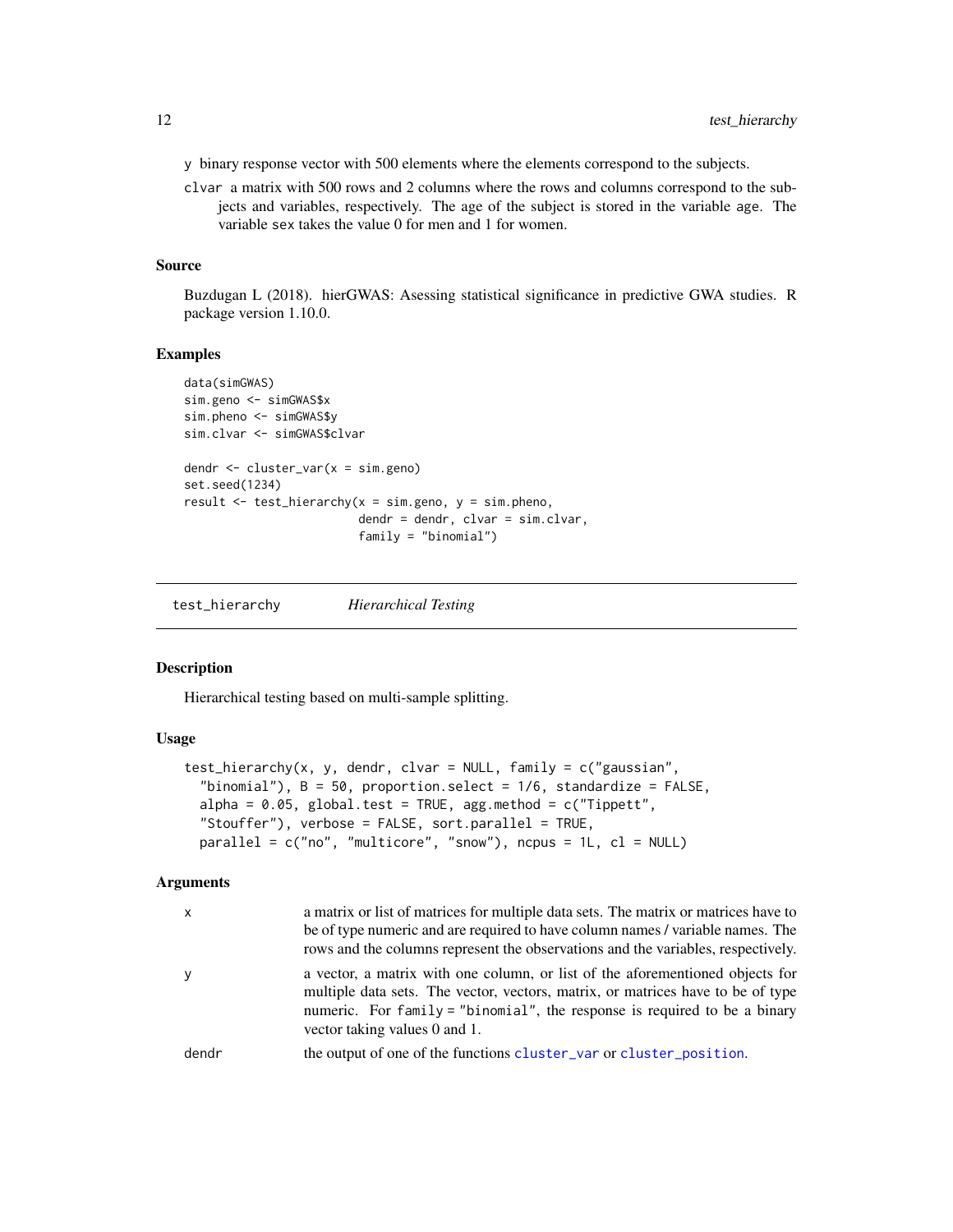<span id="page-12-0"></span>

| clvar             | a matrix or list of matrices of control variables.                                                                                                                                                                                                                                                   |
|-------------------|------------------------------------------------------------------------------------------------------------------------------------------------------------------------------------------------------------------------------------------------------------------------------------------------------|
| family            | a character string naming a family of the error distribution; either "gaussian"<br>or "binomial".                                                                                                                                                                                                    |
| B                 | number of sample splits.                                                                                                                                                                                                                                                                             |
| proportion.select |                                                                                                                                                                                                                                                                                                      |
|                   | proportion of variables to be selected by Lasso in the multi-sample splitting step.                                                                                                                                                                                                                  |
| standardize       | a logical value indicating whether the variables should be standardized.                                                                                                                                                                                                                             |
| alpha             | the significant level at which the FWER is controlled.                                                                                                                                                                                                                                               |
| global.test       | a logical value indicating whether the global test should be performed.                                                                                                                                                                                                                              |
| agg.method        | a character string naming an aggregation method which aggregates the p-values<br>over the different data sets for a given cluster; either "Tippett" (Tippett's rule)<br>or "Stouffer" (Stouffer's rule). This argument is only relevant if multiple data<br>sets are specified in the function call. |
| verbose           | logical value indicating whether the progress of the computation should be printed<br>in the console.                                                                                                                                                                                                |
| sort.parallel     | a logical indicating whether the values are sorted with respect to the size of the<br>block. This can reduce the run time for parallel computation.                                                                                                                                                  |
| parallel          | type of parallel computation to be used. See the 'Details' section.                                                                                                                                                                                                                                  |
| ncpus             | number of processes to be run in parallel.                                                                                                                                                                                                                                                           |
| cl                | an optional <b>parallel</b> or snow cluster used if parallel = "snow". If not supplied,<br>a cluster on the local machine is created.                                                                                                                                                                |

#### Details

The hierarchial testing requires the output of one of the functions [cluster\\_var](#page-3-1) or [cluster\\_position](#page-1-1) as an input (argument dendr).

The function first performs multi-sample splitting step. A given data with nobs is randomly split in two halves w.r.t. the observations and nobs  $*$  proportion. select variables are selected using Lasso (implemented in [glmnet](#page-0-0)) on one half. Control variables are not penalized if supplied using the argument clvar. This is repeated B times for each data set if multiple data sets are supplied.

Those splits (i.e. second halves of observations) and corresponding selected variables are used to perform hierarchical testing by going top down through the hierarchical tree. Testing only continues if at least one child of a given cluster is significant.

The multi-sample splitting step can be run in parallel across the different sample splits where the argument B corresponds to number of sample splits. If the argument block was supplied for the building of the hierarchical tree (i.e. in the function call of either [cluster\\_var](#page-3-1) or [cluster\\_position](#page-1-1)), i.e. the second level of the hierarchical tree was given, the hierarchical testing step can be run in parallel across the different blocks by specifying the arguments parallel and ncpus. There is an optional argument cl if parallel = "snow". There are three possibilities to set the argument parallel: parallel = "no" for serial evaluation (default), parallel = "multicore" for parallel evaluation using forking, and parallel = "snow" for parallel evaluation using a parallel socket cluster. It is recommended to select [RNGkind\(](#page-0-0)"L'Ecuyer-CMRG") and set a seed to ensure that the parallel computing of the package hierinf is reproducible. This way each processor gets a different substream of the pseudo random number generator stream which makes the results reproducible if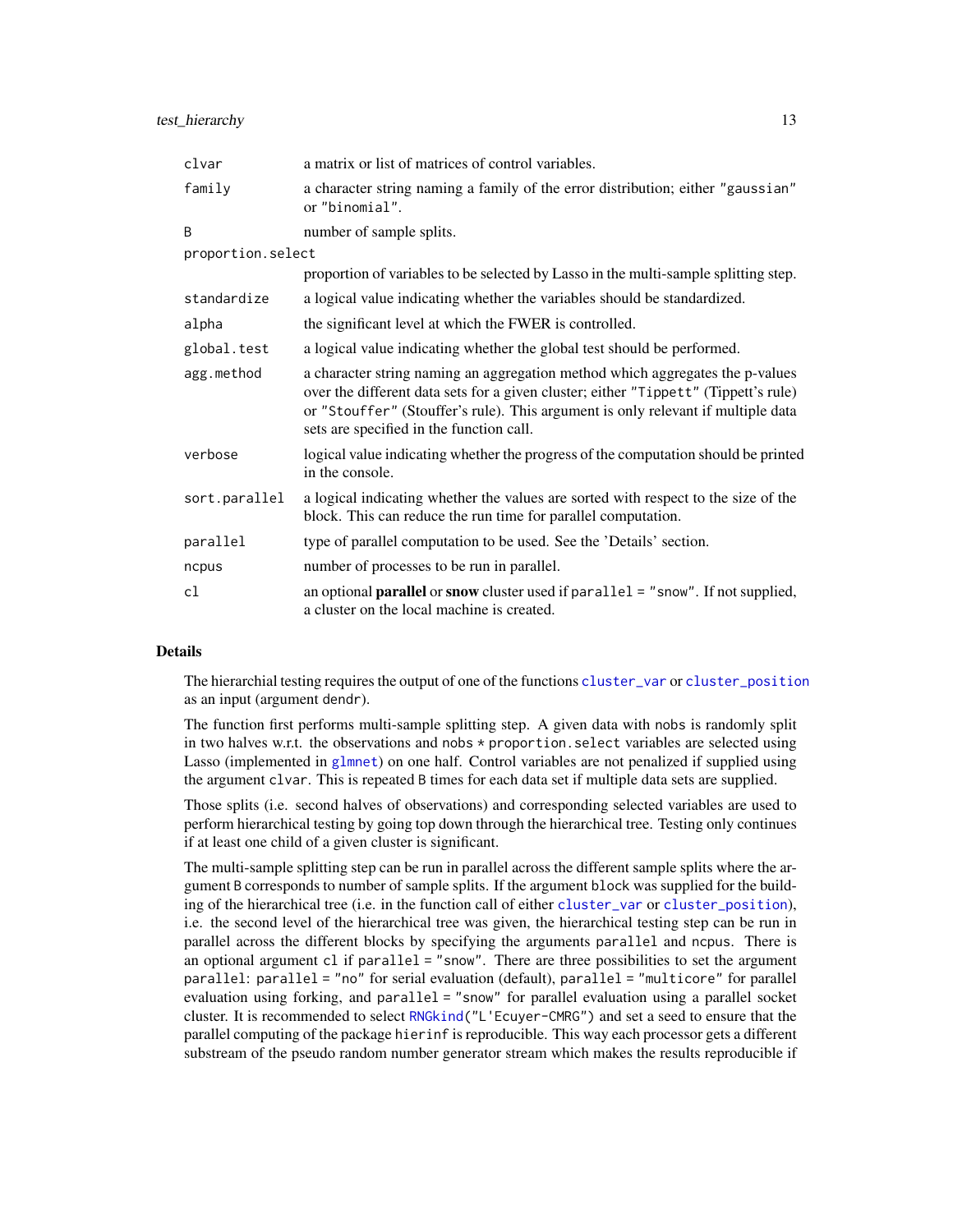the arguments (as sort.parallel and ncpus) remain unchanged. See the vignette or the reference for more details.

Note that if Tippett's aggregation method is applied for multiple data sets, then very small p-values are set to machine precision. This is due to rounding in floating point arithmetic.

#### Value

The returned value is an object of class "hierT", consisting of two elements, the result of the multisample splitting step "res.multisplit" and the result of the hierarchical testing "res.hierarchy".

The result of the multi-sample splitting step is a list with number of elements corresponding to the number of data sets. Each element (corresponding to a data set) contains a list with two matrices. The first matrix contains the indices of the second half of variables (which were not used to select the variables). The second matrix contains the column names / variable names of the selected variables.

The result of the hierarchical testing is a data frame of significant clusters with the following columns:

| block | NA or the name of the block if the significant cluster is a subcluster of the block |
|-------|-------------------------------------------------------------------------------------|
|       | or is the block itself.                                                             |

p.value The p-value of the significant cluster.

significant.cluster

The column names of the members of the significant cluster.

There is a print method for this class; see [print.hierT](#page-9-1).

#### References

Renaux, C. et al. (2018), Hierarchical inference for genome-wide association studies: a view on methodology with software. (arXiv:1805.02988)

#### See Also

[cluster\\_var](#page-3-1), [cluster\\_position](#page-1-1), and [compute\\_r2](#page-5-1).

#### Examples

```
n < -200p <- 500
library(MASS)
set.seed(3)
x \le -mvrnorm(n, mu = rep(0, p), Signa = diag(p))colnames(x) <- paste0("Var", 1:p)
beta \leq rep(0, p)
beta[c(5, 20, 46)] <- 1
y \le -x %*% beta + rnorm(n)
dendr1 \le cluster_var(x = x)
set.seed(68)
sign.clusters1 <- test_hierarchy(x = x, y = y, dendr = dendr1,
                                 family = "gaussian")
```
<span id="page-13-0"></span>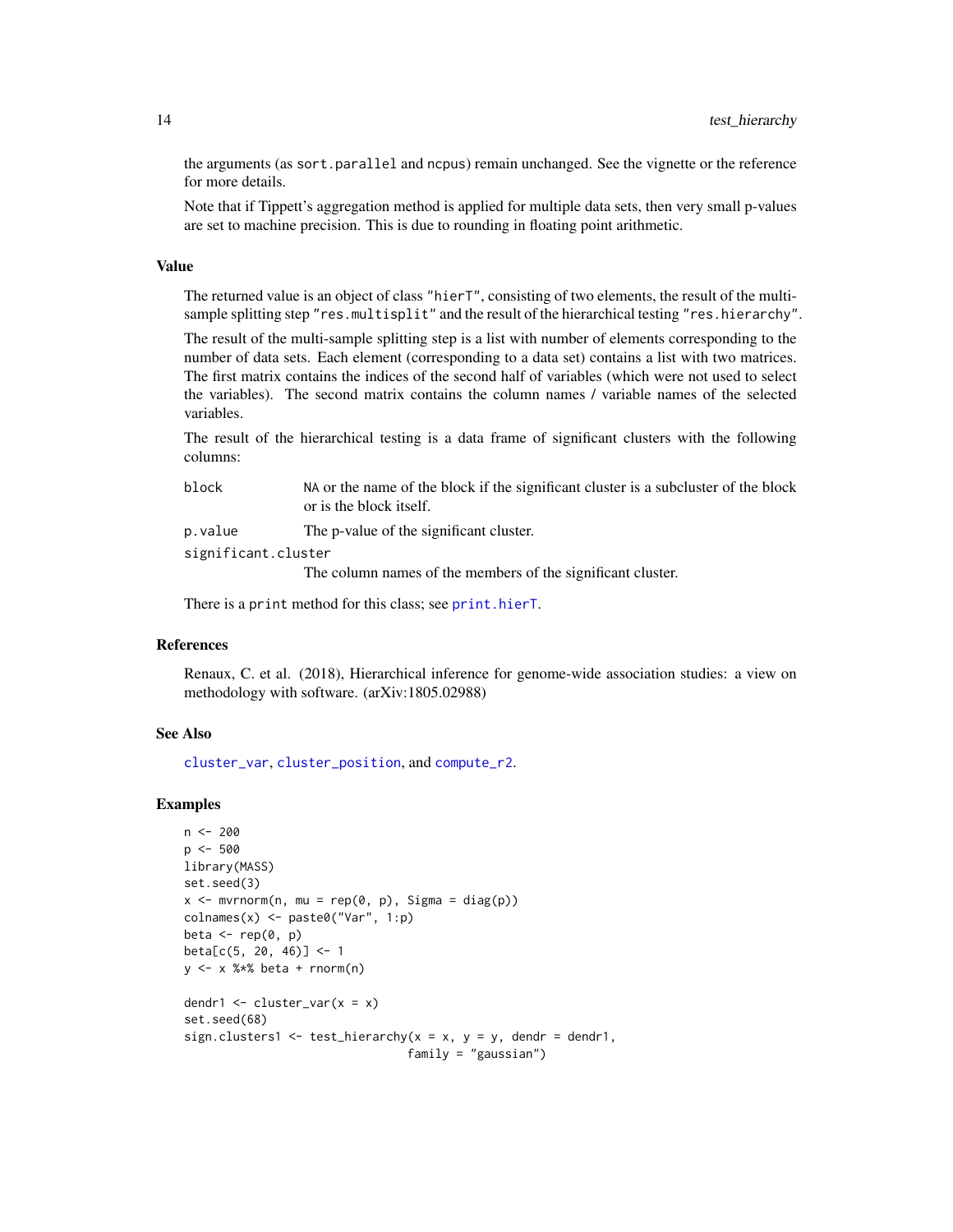```
## With block
# The column names of the data frame block are optional.
block <- data.frame("var.name" = paste0("Var", 1:p),
                    "block" = rep(c(1, 2), each = p/2),
                    stringsAsFactors = FALSE)
dendr2 \le cluster_var(x = x, block = block)
set.seed(23)
sign.clusters2 <- test_hierarchy(x = x, y = y, dendr = dendr2,
                                family = "gaussian")
# Access part of the object
sign.clusters2$res.hierarchy[, "block"]
sign.clusters2$res.hierarchy[, "p.value"]
# Column names or variable names of the significant cluster in the first row.
sign.clusters2$res.hierarchy[[1, "significant.cluster"]]
```
<span id="page-14-1"></span>test\_only\_hierarchy *Hierarchical Testing*

#### Description

Hierarchical testing given the output of the function [multisplit](#page-7-1).

#### Usage

```
test_only_hierarchy(x, y, dendr, res.multisplit, clvar = NULL,
  family = c("gaussian", "binomial"), alpha = 0.05,global.test = TRUE, agg.method = c("Tippett", "Stouffer"),
 verbose = FALSE, sort.parallel = TRUE, parallel = c("no","multicore", "snow"), ncpus = 1L, cl = NULL, check.input = TRUE,
  unique.colnames.x = NULL)
```

| $\mathsf{x}$ | a matrix or list of matrices for multiple data sets. The matrix or matrices have to<br>be of type numeric and are required to have column names / variable names. The<br>rows and the columns represent the observations and the variables, respectively.                      |
|--------------|--------------------------------------------------------------------------------------------------------------------------------------------------------------------------------------------------------------------------------------------------------------------------------|
| y            | a vector, a matrix with one column, or list of the aforementioned objects for<br>multiple data sets. The vector, vectors, matrix, or matrices have to be of type<br>numeric. For family = "binomial", the response is required to be a binary<br>vector taking values 0 and 1. |
| dendr        | the output of one of the functions cluster_var or cluster_position.                                                                                                                                                                                                            |
|              | res.multisplit the output of the function multisplit.                                                                                                                                                                                                                          |
| clvar        | a matrix or list of matrices of control variables.                                                                                                                                                                                                                             |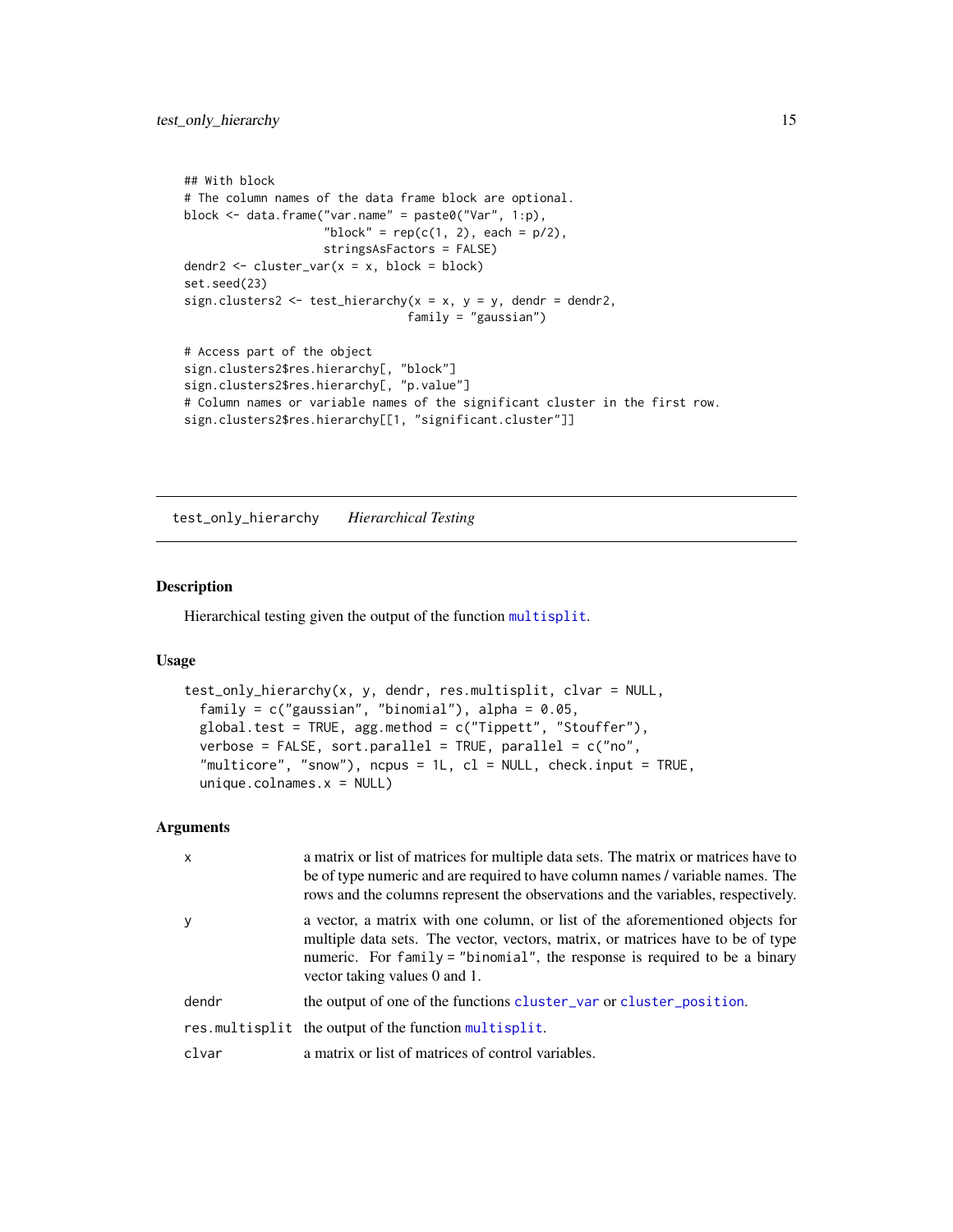<span id="page-15-0"></span>

| family            | a character string naming a family of the error distribution; either "gaussian"<br>or "binomial".                                                                                                                                                                                                    |  |
|-------------------|------------------------------------------------------------------------------------------------------------------------------------------------------------------------------------------------------------------------------------------------------------------------------------------------------|--|
| alpha             | the significant level at which the FWER is controlled.                                                                                                                                                                                                                                               |  |
| global.test       | a logical value indicating whether the global test should be performed.                                                                                                                                                                                                                              |  |
| agg.method        | a character string naming an aggregation method which aggregates the p-values<br>over the different data sets for a given cluster; either "Tippett" (Tippett's rule)<br>or "Stouffer" (Stouffer's rule). This argument is only relevant if multiple data<br>sets are specified in the function call. |  |
| verbose           | a logical value indicating whether the progress of the computation should be<br>printed in the console.                                                                                                                                                                                              |  |
| sort.parallel     | a logical indicating whether the values are sorted with respect to the size of the<br>block. This can reduce the run time for parallel computation.                                                                                                                                                  |  |
| parallel          | type of parallel computation to be used. See the 'Details' section.                                                                                                                                                                                                                                  |  |
| ncpus             | number of processes to be run in parallel.                                                                                                                                                                                                                                                           |  |
| cl                | an optional <b>parallel</b> or snow cluster used if $parallel = "snow".$ If not supplied,<br>a cluster on the local machine is created.                                                                                                                                                              |  |
| check.input       | a logical value indicating whether the function should check the input. This<br>argument is used to call test_only_hierarchy within test_hierarchy.                                                                                                                                                  |  |
| unique.colnames.x |                                                                                                                                                                                                                                                                                                      |  |
|                   | a character vector containing the unique column names of x. This argument is<br>used to call test_only_hierarchy within test_hierarchy.                                                                                                                                                              |  |

#### Details

The function [test\\_only\\_hierarchy](#page-14-1) requires the output of one of the functions [cluster\\_var](#page-3-1) or [cluster\\_position](#page-1-1) as an input (argument dendr). Furthermore it requires the output of the function [multisplit](#page-7-1) as an input (argument res.multisplit). Hierarchical testing is performed by going top down through the hierarchical tree. Testing only continues if at least one child of a given cluster is significant.

If the argument block was supplied for the building of the hierarchical tree (i.e. in the function call of either [cluster\\_var](#page-3-1) or [cluster\\_position](#page-1-1)), i.e. the second level of the hierarchical tree was given, the hierarchical testing step can be run in parallel across the different blocks by specifying the arguments parallel and ncpus. There is an optional argument cl if parallel = "snow". There are three possibilities to set the argument parallel: parallel = "no" for serial evaluation (default), parallel = "multicore" for parallel evaluation using forking, and parallel = "snow" for parallel evaluation using a parallel socket cluster. It is recommended to select [RNGkind\(](#page-0-0)"L'Ecuyer-CMRG") and set a seed to ensure that the parallel computing of the package hierinf is reproducible. This way each processor gets a different substream of the pseudo random number generator stream which makes the results reproducible if the arguments (as sort.parallel and ncpus) remain unchanged. See the vignette or the reference for more details.

Note that if Tippett's aggregation method is applied for multiple data sets, then very small p-values are set to machine precision. This is due to rounding in floating point arithmetic.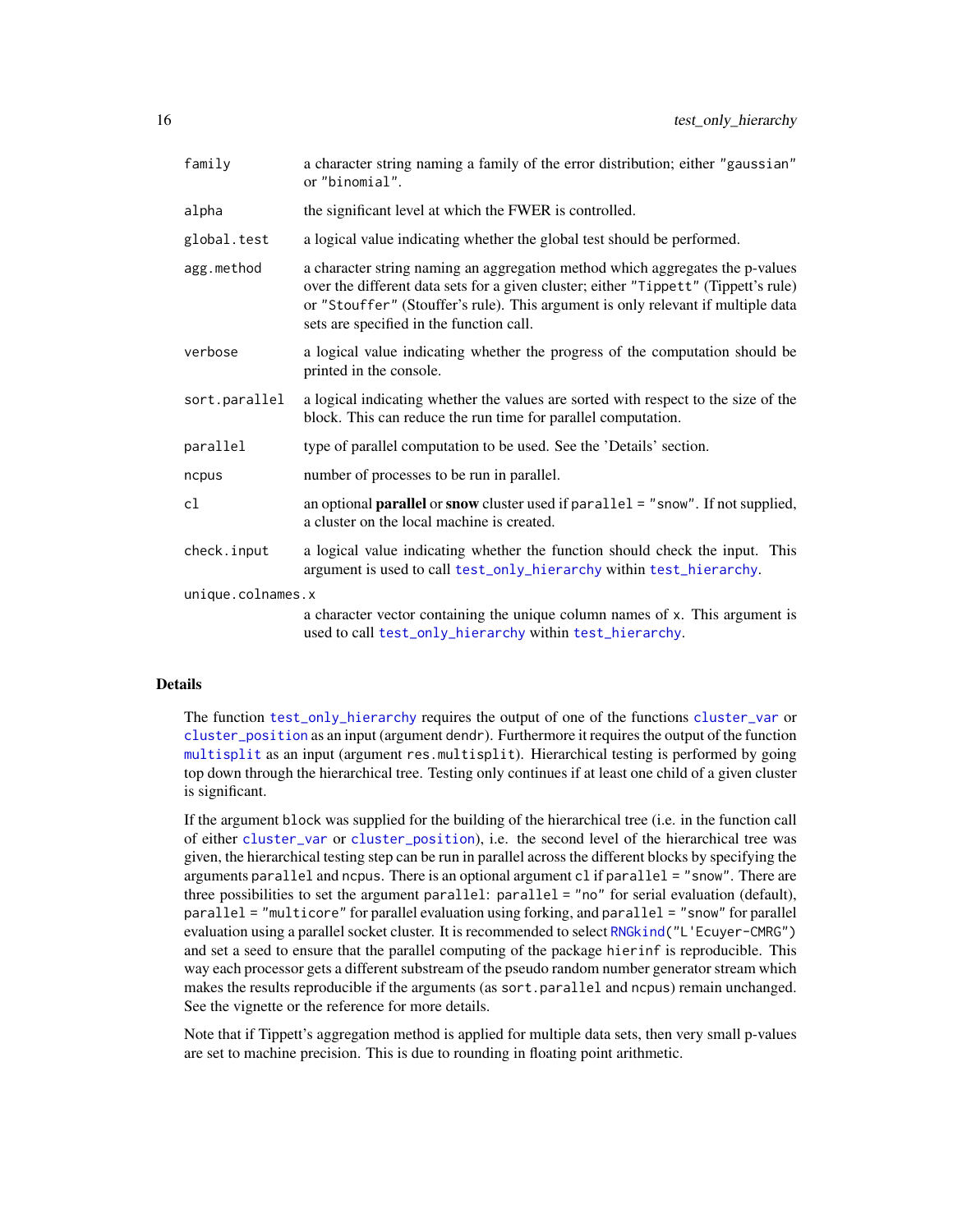#### <span id="page-16-0"></span>Value

The returned value is an object of class "hierT", consisting of two elements, the result of the multisample splitting step "res.multisplit" and the result of the hierarchical testing "res.hierarchy".

The result of the multi-sample splitting step is a list with number of elements corresponding to the number of data sets. Each element (corresponding to a data set) contains a list with two matrices. The first matrix contains the indices of the second half of variables (which were not used to select the variables). The second matrix contains the column names / variable names of the selected variables.

The result of the hierarchical testing is a data frame of significant clusters with the following columns:

| block               | NA or the name of the block if the significant cluster is a subcluster of the block<br>or is the block itself. |
|---------------------|----------------------------------------------------------------------------------------------------------------|
| p.value             | The p-value of the significant cluster.                                                                        |
| significant.cluster |                                                                                                                |
|                     | The column names of the members of the significant cluster.                                                    |

There is a print method for this class; see [print.hierT](#page-9-1).

#### References

Renaux, C. et al. (2018), Hierarchical inference for genome-wide association studies: a view on methodology with software. (arXiv:1805.02988)

#### See Also

[cluster\\_var](#page-3-1), [cluster\\_position](#page-1-1), [multisplit](#page-7-1), [test\\_hierarchy](#page-11-1), and [compute\\_r2](#page-5-1).

#### Examples

```
n < -200p <- 500
library(MASS)
set.seed(3)
x \le - mvrnorm(n, mu = rep(0, p), Sigma = diag(p))
colnames(x) <- paste0("Var", 1:p)
beta \leq rep(0, p)
beta[c(5, 20, 46)] \leftarrow 1y \le -x %*% beta + rnorm(n)
dendr1 <- cluster_var(x = x)
set.seed(76)
res.multisplit1 <- multisplit(x = x, y = y, family = "gaussian")
sign.clusters1 <- test_only_hierarchy(x = x, y = y, dendr = dendr1,
                                       res.multisplit = res.multisplit1,
                                       family = "gaussian")
## With block
# The column names of the data frame block are optional.
```

```
block <- data.frame("var.name" = paste0("Var", 1:p),
```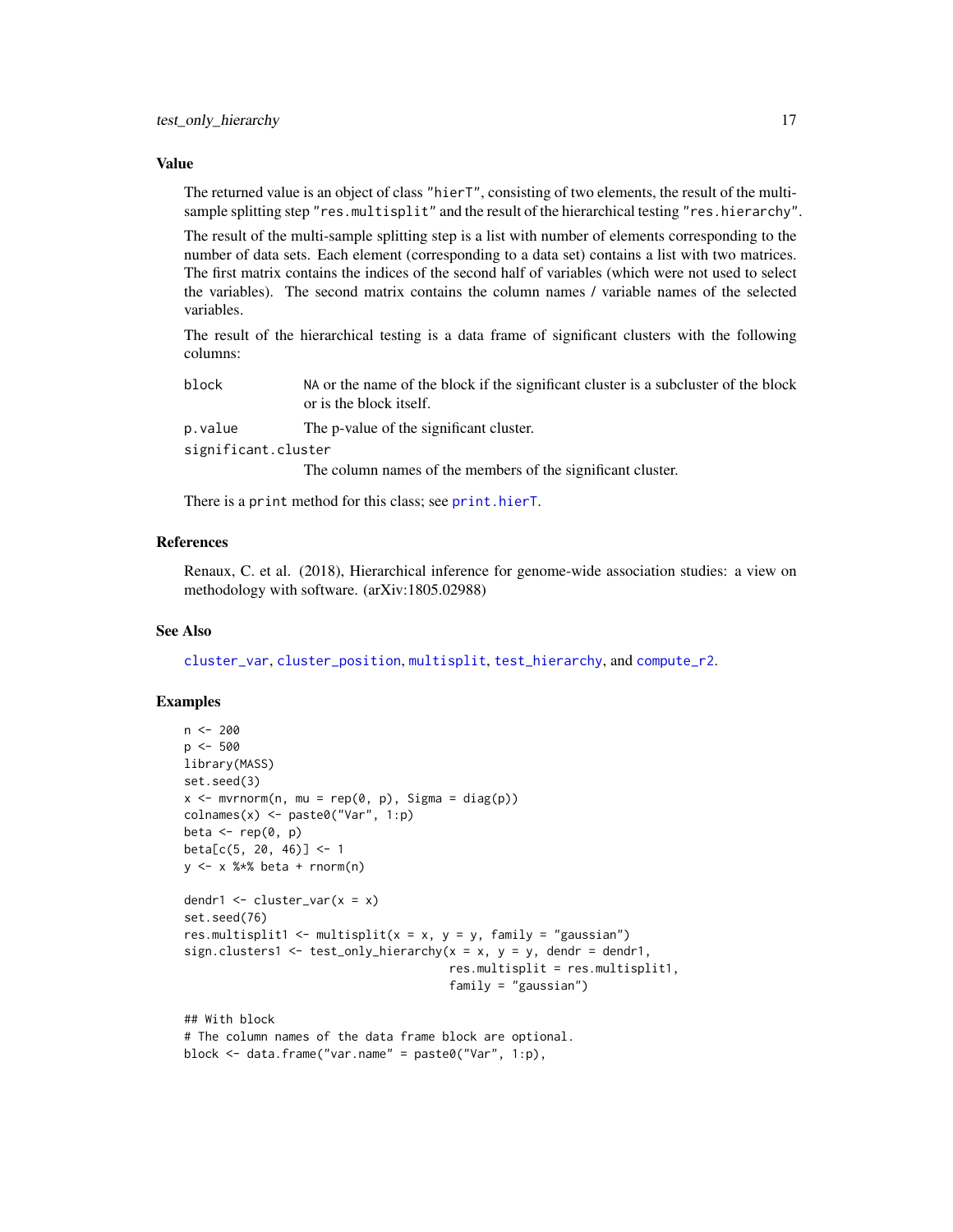```
"block" = rep(c(1, 2), each = p/2),
                    stringsAsFactors = FALSE)
dendr2 <- cluster_var(x = x, block = block)
# The output res.multisplit1 can be used since the multi-sample
# step is the same with or without blocks.
sign.clusters2 <- test_only_hierarchy(x = x, y = y, dendr = dendr2,
                                      res.multisplit = res.multisplit1,
                                      family = "gaussian")
# Access part of the object
sign.clusters2$res.hierarchy[, "block"]
sign.clusters2$res.hierarchy[, "p.value"]
```
# Column names or variable names of the significant cluster in the first row.

sign.clusters2\$res.hierarchy[[1, "significant.cluster"]]